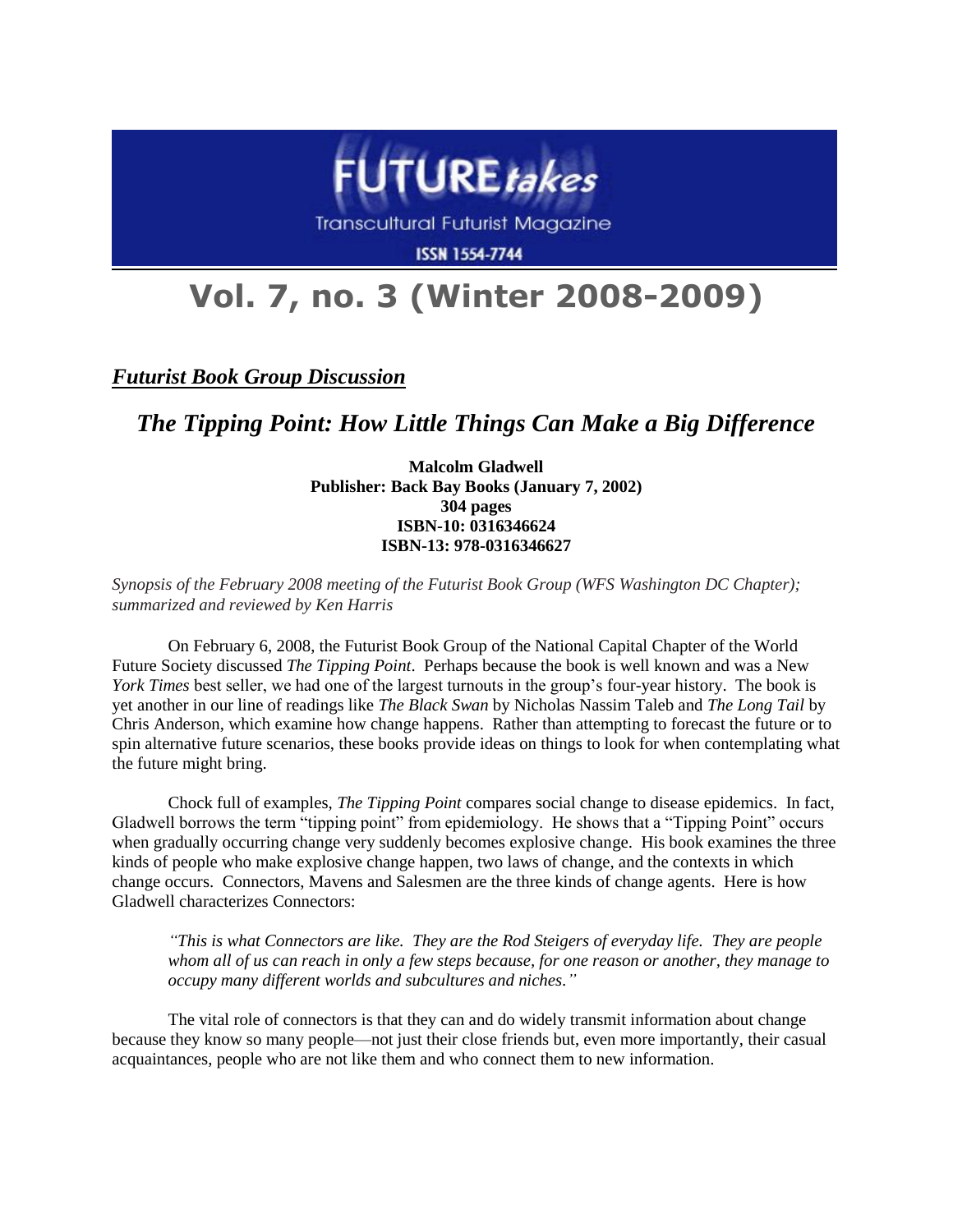For their part, mavens accumulate lots of detailed information. Gladwell says, "The word *Maven* comes from the Yiddish, and it means one who accumulates knowledge." They are also socially motivated and want to help you make decisions using their unique expertise. Gladwell uses the example of price Mavens, whom supermarket managers fear because they know whether posted claims of low prices are correct or not; they are also called "price vigilantes" he says. According to Gladwell:

*"Mavens have the knowledge and the social skills to start word-of-mouth epidemics. What sets Mavens apart, though is not so much what they know, but how they pass it along. The fact that Mavens want to help for no other reason than because they like to help, turns out to be an awfully effective way of getting someone's attention."*

Salesmen have unique ability to persuade others of the correctness of a course of action. The core of their talent is an ability to quickly counter and overcome any objections a customer may have. One shortcoming of Gladwell's argument that came out in the group's discussion is that Gladwell never really explains who sells the salesmen on a new idea. Clearly, someone could be both a Maven and a Salesman. In the Maven role, he or she would learn about an idea, and, in the Salesman role, convince others of it. So much the better for spread of the idea if one or more of the "customers" happen to be Connectors. But, suppose the Salesmen are not Mavens and do not have unique knowledge. Do Salesmen simply have an emotional need to convince people of an idea they believe they can sell whether they believe it or not? Gladwell doesn't say.

These three types of exceptional people—Connectors, Mavens and Salesmen—are the ones who start and spread social epidemics and cause change to reach Tipping Points. However, they are a small minority of the population—the 20% of the people who do 80% of the work. Although Gladwell does not directly say so, that social change epidemics cannot occur without their efforts is what he calls "The Law of the Few." This is the first of his two laws of change.

The second law is what he calls "The Stickiness Factor." This refers to another essential element of a social epidemic—its staying power. Gladwell attributes the success of the children's television programs *Sesame Street* and *Blues Clues* to their stickiness. Both programs' producers did extensive research on how children watched television and used the results of their research in design of the programs. Contrary to "conventional wisdom" of child psychologists, they found that children do not watch television like zombies. In reality, they watch when what is on the screen interests them and they understand it. With further research, the producers were able to tailor the segments to match their young viewers' interests to keep their ratings high and *Sesame Street* on the air. Nickelodeon's *Blues Clues*  eventually bested *Sesame Street* in the ratings because its producers found two ways to make *Blues Clues* even stickier than *Sesame Street*. First, they found that children did not understand the puns intended to appeal to parents on *Sesame Street* and made *Blues Clues* dialogue completely literal. Second, they found that, unlike adult audiences, children enjoy repetitions of the same program even to the extent they know what will happen next, so they repeated each episode several times with the added benefit of reduced production cost. The latter point rang a bell with parents in the discussion who could recall reading the same stories to their children endless times. The group's discussion of stickiness was extended as participants recalled numerous advertising jingles that they could not get out of their heads such as, "Winston tastes good like a cigarette should."

Another of Gladwell's key points is his discussion of "The Power of Context." Change cannot occur unless the context for it is right. Context is a broader concept than timing; it refers to the total environment surrounding a potential social epidemic. With his discussion of the decline of the crime rate in New York City, Gladwell shows that epidemics can be stopped when the context in which they thrive is changed. In the 1980s, crime was rampant in New York, especially on the subway system with people decorating subway cars with graffiti and evading paying fares by jumping over or ducking under subway